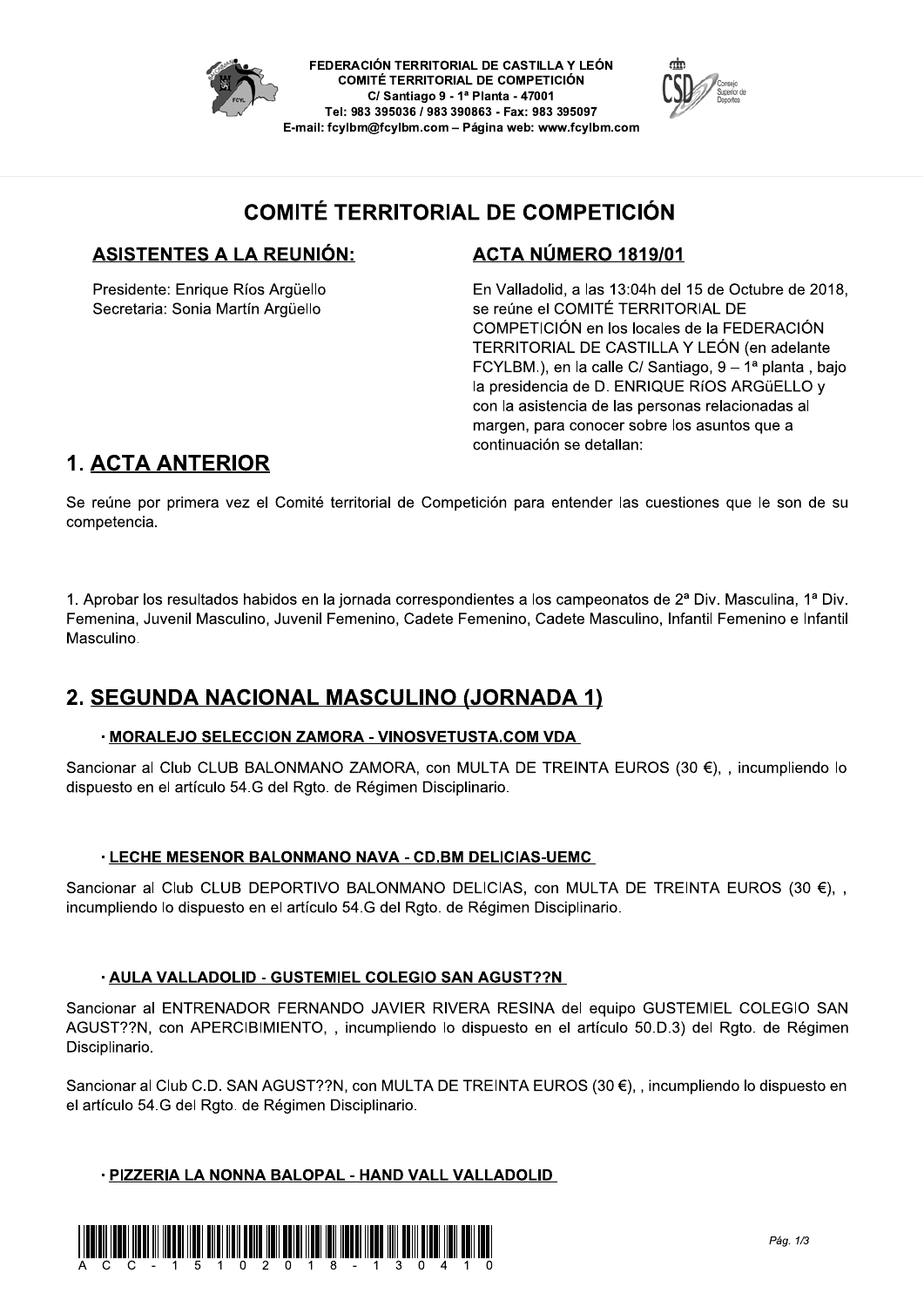



Sancionar al JUGADOR MIGUEL LACASA TRIANA del equipo HAND VALL VALLADOLID, con SUSPENSION DE  $Z$  ENCUENTROS OFICIALES, , conforme el artículo 34.A del R $g$ to. de Regimen Disciplinario.

# <u>3. JUVENIL FEMENINO (JORNADA 1)</u>

### <u>: ??PTICA RAMOS BM PALENCIA - AULA VALLADOLID-UEMC JUVENIL FEMENINO</u>

Sancionar a JUGADOR PAULA FONDEVILA TRAPOTE del equipo ??PTICA RAMOS BM PALENCIA, con SUSPENSION DE 1 ENCUENTROS OFICIALES, , contorme el artículo 34.H del Rgto. de Regimen Disciplinario.

# 4. <u>UTRUS ACUERDUS</u>

Apercibir ai ciub Balonmano Virgen del Camino por no naber subido el video correspondiente al encuentro  $\bf s$ alonmano Virgen del Camino-Parque Norte Infraestructuras Bm Burgos en aplicación del apartado C.2. apartado 12 de la Normativa de Competiciones 2018-2019. Se le requiere en el plazo de 48 horas subir dicho video a la plataforma.

Ante el escrito recibido del Ciub Deportivo Balonmano Burgos por la retirada del equipo "Archiceramica BMBurgos" cadete femenino, nabiendose creado la competición correspondiente, se acuerda ABRIR EXPEDIENTE de instrucción de información reservada para conocer las causas de la retirada concediendo un perceptivo tramite de audiencia al interesado.

Ante el escrito recibido del ciub Balonmano Villa de Aranda por la retirada del equipo "Gerardo de la Calle VDA B" cadete masculino, nablendose creado la competición correspondiente, se acuerda ABRIR EXPEDIENTE de instrucción de información reservada para conocer las causas de la retirada concediendo un perceptivo tramite de audiencia al interesado.

# <u>5. EJECUCION DE LAS RESOLUCIONES</u>

Las resoluciones dictadas en el presente Acta son inmediatamente ejecutivas desde el momento de su notificación, sin que las reclamaciónes o recursos interpuestos contra las mismas paralicen o suspendan su ejecución de no entenderse lo contrario por el organo competente, según establece el parrafo primero del artículo 108 del Regiamento de Regimen Disciplinario.

## <u>KECURSUS</u>

**5. EJECUCIÓN DE LA**<br>Las resoluciones dictadas en<br>notificación, sin que las reclan<br>ejecución de no entenderse lo d<br>108 del Reglamento de Régime<br>**6. RECURSOS**<br>Contra estas resoluciones, se p<br>APELACION, en el plazo máxin<br>pre Contra estas resoluciones, se podra interponer recurso ante el COMITE TERRITORIAL DE APELACION, en el plazo maximo de diez (10) días habiles, a contar desde el siguiente al de la notificación, previo pago de quince (15) euros, en concepto de tasa por la interposición del recurso, que se abonara mediante la remisión de un cheque unido al escrito del recurso; todo ello conforme establece el artículo 109 del Regiamento de Regimen Disciplinario y en la forma prevista en el artículo 111 del mismo Regiamento.

Y no habiendo mas asuntos que tratar, se cerro la sesión a las veintiuna noras del día antes citado